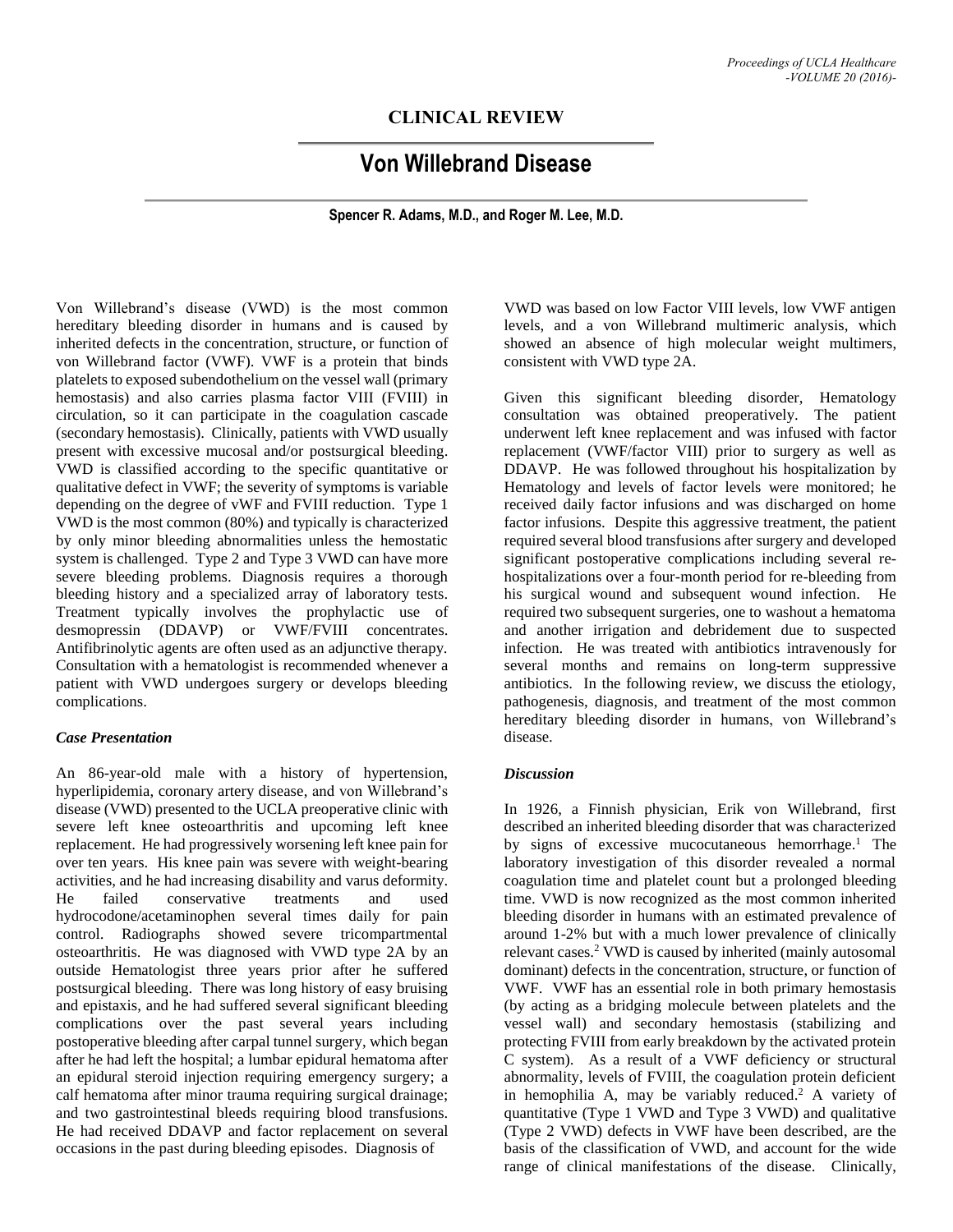excessive mucosal or postsurgical bleeding is the hallmark of VWD. The goal of therapy in VWD is to correct the hemostatic defects by increasing the endogenous production of VWF using DDAVP or by administering VWF concentrates. Multiple factors are important in determining the correct therapeutic agent and treatment should be individualized.

VWF is synthesized in vascular endothelial cells and megakaryocytes and circulates in plasma as a large multimeric protein complex.<sup>3</sup> VWF plays a major role in both primary and secondary hemostasis. In primary hemostasis, VWF enables platelets to adhere to injured vascular endothelium by acting as a bridge between the platelet receptor glycoprotein Ib (GpIb) and the subendothelial matrix. VWF also is important for subsequent platelet aggregation. During secondary hemostasis, VWF binds to and stabilizes FVIII to protect it from degradation and to concentrate FVIII at the site of tissue injury where its participation in the coagulation cascade is necessary for fibrin formation to secure the platelet plug. 3 In the presence of VWF the half-life of FVIII is 8-12 hours, in the absence of VWF it is  $< 1$  hour.<sup>4</sup>

VWD is caused by an inherited defect in the VWF protein and displays extreme clinical and genetic heterogeneity. VWD is the most common inherited bleeding disorder in humans, but the exact frequency of VWD is difficult to determine because many cases (especially type 1 VWD) go undetected until surgery or major trauma challenges the coagulation system.<sup>3</sup> There is also variable penetrance and expression of VWD mutations leading to a large variability in the severity of clinical manifestations. More than 20 clinical subtypes of VWD exist and can be classified into three general types based on clinical severity, the quantity of plasma VWF, and the qualitative defects in VWF structure and function (**Table 1**). 2, 3, 5

Type 1 VWD and Type 3 VWD are quantitative disorders characterized by variably reduced levels of VWF. Type 1 VWD accounts for 70-80% of all cases and is inherited in an autosomal dominant fashion with incomplete penetrance. It is a mild, quantitative disorder in which there is partial decrease in the amount of VWF protein in both platelets and plasma. VWF is normal in structure and function and levels are 10% to 50% of normal.<sup>2, 3</sup> Type 3 VWD is rare, inherited as an autosomal recessive trait, and characterized by undetectable levels of VWF (usually  $<$  3 IU/dL).<sup>2, 6</sup> As a result of the near complete absence of VWF, affected individuals have much more severe clinical manifestations and typically suffer spontaneous bleeds early in life. Due to the dual functions of VWF and subsequent very low levels of FVIII, these patients manifest features of both severe VWD (mucocutaneous bleeding) and moderately severe hemophilia A (hemarthrosis and deep muscle hematomas). FVIII levels are typically 2% to 10% of normal.<sup>6</sup>

Type 2 VWD accounts for 10-20% of all cases and includes several variants that all have in common qualitative defects of VWF.3,5 Type 2A variants (mainly autosomal dominant inheritance) are the most frequent and all have in common the lack of large and intermediate size VWF multimers. This is due to impaired multimerization or increased susceptibility of multimers to breakdown resulting in absence of high molecular weight (HMW) multimers of VWF.<sup>2,6</sup> In type 2B VWD, a gain of function mutation causes an increased affinity of VWF for the platelet GpIb receptor, leading to removal of HMW multimers from plasma and associated thrombocytopenia. 4

VWD can also rarely present as an acquired syndrome and has been described in association with a range of lymphoproliferative, myeloproliferative, cardiovascular, autoimmune, and other disorders. <sup>7</sup> These disorders can lead to structural or functional alterations in VWF. The specific defects in acquired von Willebrand syndrome (AVWS) depend on the underlying cause. In lymphoproliferative disorders such as monoclonal gammopathy of undetermined significance (MGUS) and some cancers, autoimmune clearance due to binding of paraproteins or inhibition of VWF results in very low levels. In myeloproliferative disorders, there is increased binding of VWF to cell surfaces of platelets. Cardiovascular conditions such as aortic stenosis can lead to increases in fluid shear stress resulting in depletion of HMW multimers of VWF. Differentiating AVWS from congenital Type 1 and 2 VWD can be complicated and expert hematologic consultation is necessary. AVWS should be considered in all patients who develop a bleeding disorder (especially later in life) and have laboratory findings that suggest VWD, especially if an AVWS associated disorder is present. Treatment of the underlying associated condition with immunosuppressants, surgery, or chemotherapy can lead to a remission of AVWS in some patients. In some cases, plasmapharesis or intravenous immumoglobulins (IVIG) may be used to treat AVWS.<sup>7</sup>

Clinically, due to the dual action of VWF in helping to form platelet plugs and also to stabilize FVIII, individuals with VWD can present with symptoms that reflect defects in both primary and secondary hemostasis. Defective primary hemostasis manifests with bruising, petechiae, epistaxis, bleeding from mucus membranes, and gastrointestinal bleeding. The most prominent symptoms are usually from mucocutaneous bleeding (epistaxis, menorrhagia, easy bruising). Those with severe reductions in FVIII due to defective VWF can show signs of defective secondary hemostasis such as hematomas in muscles and joints much like hemophilia patients. <sup>3</sup> Patients with Type 1 VWD often have mild symptoms, while those with Type 2 and Type 3 VWD can have more serious bleeding problems. In general, the severity of mucocutaneous bleeding correlates with the degree of reduction of VWF and FVIII. <sup>2</sup> Bleeding after dental extraction is the most common post-operative bleeding manifestation. Severe bleeding complications such deep muscle hematomas or hemarthrosis are rare in Type 1 VWD and usually only seen after trauma, while in Type 3 VWD, the severity of bleeding can be similar to hemophilia. Gastrointestinal bleeding can be problematic especially in patients lacking HMW multimers (Type 2A VWD). Postoperative bleeding is typically uncommon and mild in Type 1 VWD patients, whereas prophylaxis with VWF/FVIII concentrates is always required in Type 3 VWD. 2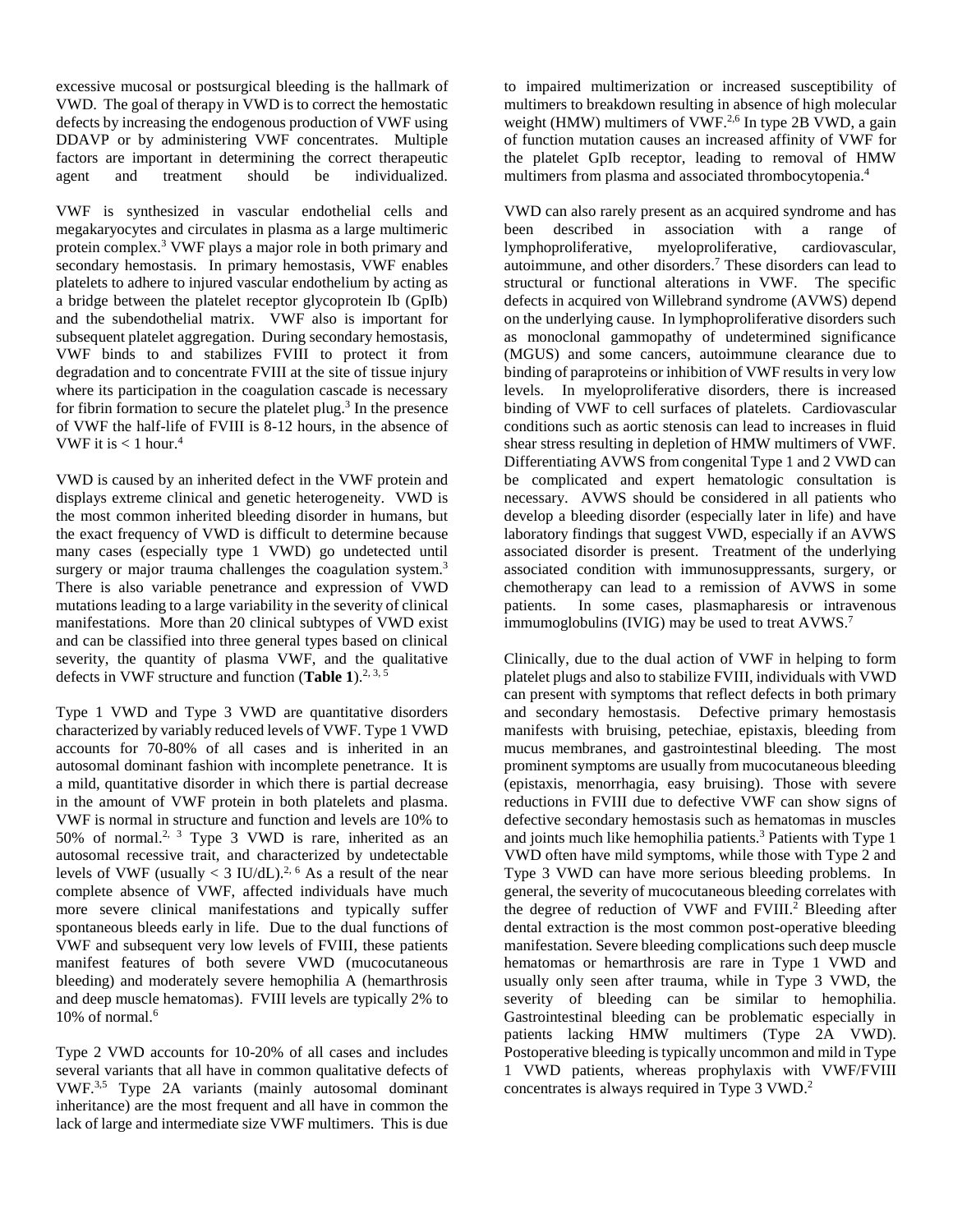The diagnosis and classification of VWD requires evidence of a bleeding history, a specialized array of laboratory tests showing reduced VWF activity, and usually evidence of other affected family members (inheritance).<sup>2,6</sup> Diagnosis is straightforward in patients with severe bleeding and markedly reduced VWF levels. In cases of mild bleeding and laboratory abnormalities, diagnosis is more difficult. It is important to remember that screening tests of the coagulation system, including the bleeding time, can be normal in patients with VWD even though it is a disease that disrupts primary hemostasis. Also, VWD can manifest temporal variability so repeat testing may be necessary in patients with a suggestive bleeding history even when initial studies are normal.<sup>3</sup>

Three main problems complicate the diagnosis of VWD. First, at least one bleeding symptom may be reported in 50% of normal individuals and two or more symptoms in as many as 10%. Bleeding symptoms are common in 'normal' individuals and care must be taken to avoid over-medicalization of patients with a mild bleeding history. The most useful questions to begin with are whether there is a family history of a bleeding disorder or a history of excessive bleeding from simple wounds. It is also important to ask about mucocutaneous bleeding, menorrhagia, epistaxis, gastrointestinal bleeding, previous postsurgical bleeding, and joint bleeding. <sup>5</sup> To ensure accuracy, studies have demonstrated the importance of a standardized approach in collecting a bleeding history and use of structured bleeding questionnaires.<sup>8</sup> One such bleeding assessment tool has been endorsed by the International Society of Thrombosis and Hemostasis and allows calculation of a bleeding score.<sup>9</sup> Data suggests that a bleeding score of 3 or over in males and of 5 or over in females is a useful cutoff in determining who should undergo further testing of VWF activity to look for a bleeding diathesis.<sup>2</sup> In general, to reach a significant bleeding score, at least three different bleeding symptoms requiring medical attention or at least one major symptom requiring specific medical intervention are required. 9

The second problem with diagnosing VWD is that the level of VWF in patients with mild Type 1 VWF and normal subjects overlap considerably. In general, VWF levels below 30 IU/dL are strongly associated with the presence of mutations in the VWF gene and clinically significant bleeding as assessed by a bleeding score. However, mild VWD may be present in individuals with VWF levels under 40 IU/dL and other family members with similar levels. <sup>2</sup> Pediatric cases are evaluated with less stringent criteria. The third obstacle to diagnosis lies in the fact that VWD is a genetic disease with variable penetrance and inheritance is often difficult to establish. <sup>6</sup> Finding another first degree family member with reduced VWF is helpful in confirming the diagnosis. In practice, however, this is not easily applicable and not required for severe forms of the disease.

If the clinical suspicion of VWD is high based upon bleeding symptoms and a bleeding score, then further testing is indicated. The three tests most commonly used tests to diagnose VWD are the VWF antigen test (VWF:Ag), the VWF-Ristocentin Cofactor Activity test (VWF:RCo), and the FVIII coagulant

assay. <sup>10</sup> All patients with VWD should have reduced VWF function ( $\langle 40 \text{ IU}/\text{dL} \rangle$ , which is measured by a functional assay (VWF:RCo). This test measures the ability of patients' plasma VWF to bind to normal platelets via the platelet GpIb receptor. Further characterization of VWD type is based on specific tests to quantify the VWF level measured in terms of the antigen (VWF:Ag), FVIII activity, and multimer pattern. 5,6 The VWF:Ag test measures the concentration of VWF in the plasma and results are typically reported in IU/dL. Multimer analysis is abnormal in some Type 2 VWD variants. All types of VWD will have abnormalities on one or more of these tests on repeat testing. <sup>3</sup> Results of these laboratory tests in conjunction with clinical findings often provide sufficient evidence for a diagnosis of VWD and should allow for determination of the disease type and subtype. <sup>5</sup> Type 1 VWD is characterized by an equivalent mild to moderately severe reduction of VWF:Ag and VWF:RCo in plasma and reduced FVIII levels with normal HMW multimers. In Type 2 VWD (qualitative defects), there is a greatly reduced VWF:RCo/VWF:Ag ratio. To further subclassify VWD or diagnose variant forms of type 2 VWD, evaluation of the molecular weight profile of VWF (multimer analysis, which is abnormal in Type 2A VWD) and an assessment of reactivity to the platelet-agglutinating agent ristocetin may be needed.<sup>2,3,6</sup> Hematology consultation is recommended for all patients suspected of having VWD as diagnosis can be complicated.

Once VWD has been diagnosed, the main goal of therapy is to correct the dual defect of hemostasis.<sup>2,4,6</sup> Patients with VWD not only require treatment during bleeding events but also need effective prophylactic strategies to prepare for events ranging from minor dental procedures to major surgery. Therapeutic agents are broadly classified into therapies that increase the level of activity of intrinsic VWF (DDAVP), therapies that replace VWF using an exogenous source (concentrates), and therapies that enhance alternative prothrombotic pathways or decrease fibrinolysis. <sup>5</sup> DDAVP and replacement therapy with VWF/FVIII or VWF concentrates to increase VWF and FVIII levels are the mainstay of treatment. Antifibrinolyic agents are also important adjunctive treatment options especially for mucous membrane bleeding. The choice of treatment depends on a number of factors including the severity of the bleed, the subtype and severity of VWD, the procedure planned, the duration of treatment, the age and comorbidities of the patient, and the previous response to treatment.<sup>2, 3, 4</sup>

DDAVP (1-deamino-8-d-arginine vasopressin) is a synthetic analogue of the natural antidiuretic hormone that was originally designed for the treatment of diabetes insipidus. The ability of intravenously administered DDAVP to treat selected patients with VWD was first described by Mannucci in 1977.<sup>11</sup> DDAVP is now in widespread use although there is little clinical trial data available to guide treatment. Following DDAVP administration, VWF and FVIII are released from cellular stores in the vascular endothelial cells into plasma. DDAVP is most effective in patients with Type 1 VWD who have functionally normal VWF. Approximately 80-90% of these patients will have a clinically meaningful hemostatic response to DDAVP making it the treatment of choice for Type 1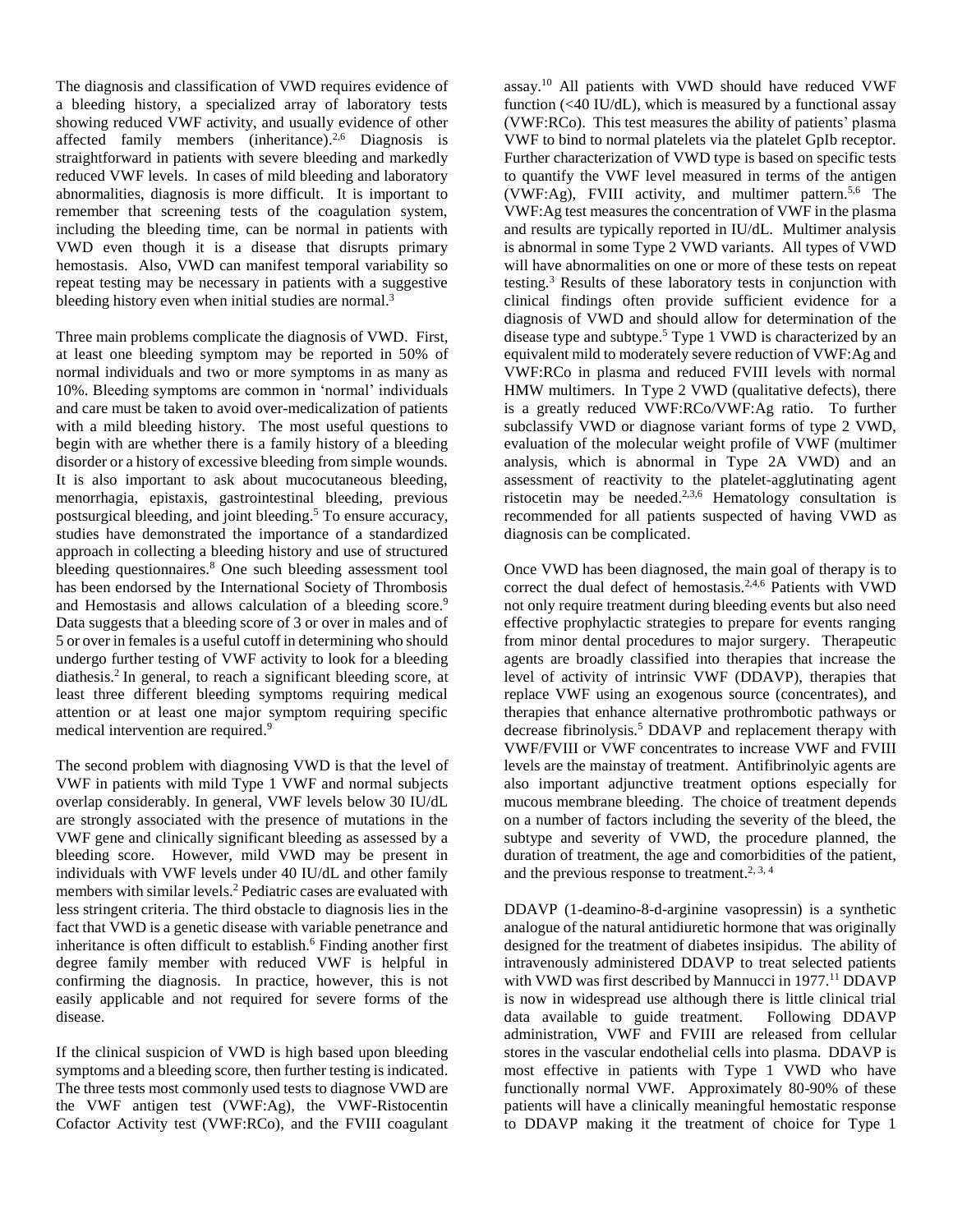VWD. <sup>12</sup> In a prospective trial of DDAVP in patients with Type 1 VWD, 84% of patients had a complete response and 13% of patients had a partial response. <sup>13</sup> DDAVP is also used in mild Type 2A disease but is contraindicated in Type 2B disease as it can precipitate thrombocytopenia. <sup>5</sup> A DDAVP challenge test is recommended before first use to assess individual response to treatment.

DDAVP has been studied in responsive patients and when used in combination with adjunctive antifibrinolytic therapy. It is effective for bleeding events, adenotonsillar procedures, minor oral and dental surgeries, and menorrhagia. DDAVP use is not well studied in major surgery and is not an appropriate treatment choice in most major surgical procedures requiring extended hemostasis as explained below.<sup>12</sup> DDAVP is inexpensive; carries no risk of transmission of blood-borne viruses; and can be administered intravenously, subcutaneously, or intranasally. Intravenous (IV) infusion at a dose of 0.3 μg/kg (given diluted in saline over 30 minutes) will lead to a 2-4 fold increase in the plasma levels of both FVIII and VWF within 30 minutes and typically these high levels last in the plasma for  $6-8$  hours.<sup>2,4</sup> The primary limitation of DDAVP use is development of tachyphylaxis (the progressive reduction of responsiveness after multiple treatments) after repeated dosing, and this should be considered when prolonged dosing is anticipated. After treatment for several days with DDAVP, the levels of FVIII and VWF attained after infusion are significantly reduced. Due to tachyphylaxis, DDAVP is not expected to be effective when given at consistent intervals less than 24 hours apart or when repeated dosing is given for greater than 2-4 days. $4, 12$ 

Most adverse effects associated with DDAVP are mild vasomotor effects such as tachycardia, mild hypotension, headache, and facial flushing and can often be mediated by slowing the rate of infusion. Mild to severe hyponatremia and hyponatremia-related seizures are the most serious adverse effects associated with DDAVP use. Fluid restriction and monitoring of sodium levels along with cautious use in patients with medical disorders such as heart failure and renal disorders is advised. <sup>3</sup> Rarely, arterial thrombosis (myocardial infarction, stroke) have been reported in elderly patients after DDAVP use and caution is indicated in those with significant underlying vascular disease or uncontrolled hypertension.<sup>12</sup> DDAVP is contraindicated in Type 2B VWD because it induces thrombocytopenia as a result of the release of abnormal VWF that demonstrates hyperactivity with platelet GpIb.<sup>3</sup> Patients with Type 3 VWD are unresponsive to DDAVP. In responsive patients, DDAVP should is the preferred treatment of choice when hemostasis is needed for no longer than 2-3 days, thus not exceeding the 3-4 infusions after which tachyphylaxis can occur. A recent study of practice patterns of US hematologists caring for patients with VWD showed that DDAVP was prescribed to treat >80% of bleeding events and used in >85% of surgical procedures in patients with Type 1 VWD. DDAVP was also used to treat around 50% of bleeding events and 40% of surgical procedures in Type 2 VWD. 12

In cases where DDAVP is ineffective (all patients with Type 3 VWD) or contraindicated (Type 2B VWD), VWF and FVIII concentrated blood products can be infused to restore proper levels and achieve hemostasis. <sup>4</sup> Patients with severe Type 1 or Type 2A also may also require factor concentrate infusions. Many products are available that are shown to be effective in acute bleeds and surgical procedures. There are no data that one product is superior to any other, and patients vary in their response to infusions of VWF-containing concentrates. Haemate P is the best studied concentrate and was 91-100% effective in preventing bleeding complications in 7 clinical trials. <sup>5</sup> Typically, the VWF:Rco and FVIII levels are monitored and different levels are recommended depending on whether a major operative procedure or minor surgery is being undertaken. For major surgery, the recommended dose is typically 50 IU/kg of VWF:RCo on the day of surgery and daily until healing is complete. Lower doses are needed for minor surgery, and a single dose is typically given for dental extractions. Expert guidance by a hematologist is necessary. In an emergency, cryoprecipitate (contains VWF, FVIII, factor IX, and fibrinogen) remains a treatment option. A dose of 8 to 10 units of cryoprecipitate is believed to be adequate to obtain hemostasis in patients with VWD.<sup>5</sup> It is important to note that sustained high levels of FVIII have been associated with an increased incidence of thromboembolic events and should be avoided. Factor VIII levels should be monitored to avoid excessive levels.<sup>6,14</sup> Venous thromboprophylaxis, at the same dosing schedule as for non-vWD patients, is recommended for major surgery in patients at high risk of venous thromboembolism. 2,14,15

Several adjunctive hemostatic agents, such as the antifibrinolytic drugs, tranexamic acid, and epsilon amino caproic acid are available and often prevent the need to resort to blood component infusion. These agents can be especially useful as prophylactic agents for mucosal bleeding such as prolonged oral bleeding after dental extraction, minor surgery, and for woman with heavy menstrual bleeding. Mucosal bleeding is characterized by high fibrinolytic activity and these agents work by inhibiting the conversion of plasminogen to plasmin, thus inhibiting fibrinolyisis and thereby helping stabilize clots that have been formed. <sup>4</sup> These drugs can be given either orally, intravenously, or topically and can be useful alone or as an adjunct to replacement therapy (DDAVP or concentrates) to prevent mucosal bleeding or during minor or major surgery involving mucosal surfaces. Local use of topical thrombin and agents such as Gelfoam can also be helpful in reducing bleeding from dental procedures.<sup>2,3</sup> Platelets contain 10-15% of the total blood VWF and can be given to control bleeding that is not responsive to replacement therapy with VWF concentrate. <sup>4</sup> Recombinant VWF is currently undergoing studies in Type 3 VWD and is likely to be an additional treatment option in the future.

Management suggestions for specific situations and bleeding problems have been published and are briefly summarized here.<sup>2,4</sup> For dental treatments, oral antifibrinolytics should be commenced before treatment and DDAVP or VWF-concentrate can be used for more invasive treatments. Menorrhagia is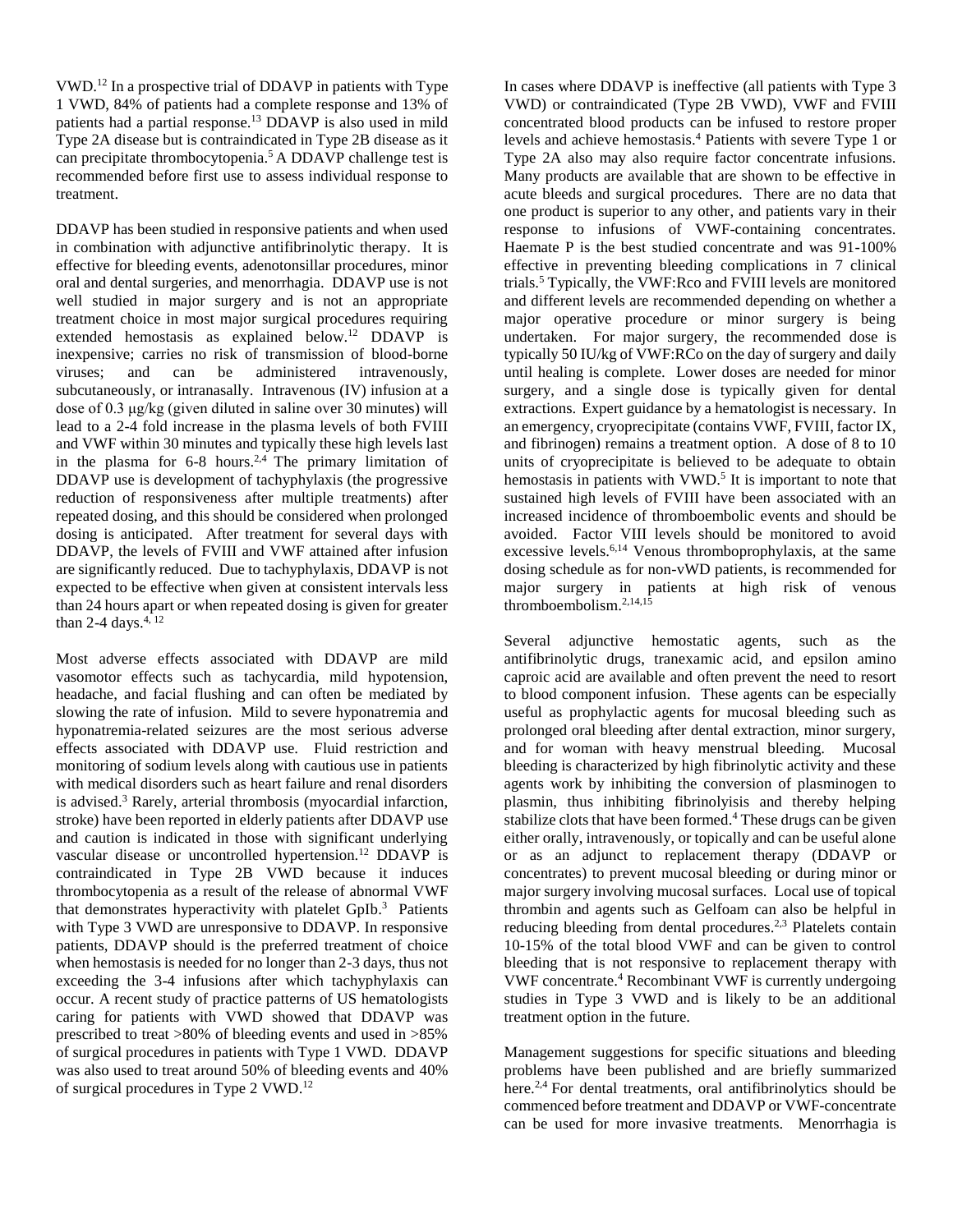common in women with VWD. In fact, in some studies, up to 20% of women with menorrhagia turned out to have mild VWD. In addition, menorrhagia affects 80-90% of women with VWD and treatment with medical or surgical therapy is frequently needed. In general, treatment options are similar to those used for women without a bleeding disorder. The combined oral contraceptive pill, tranexamic acid, DDAVP, and the levonorgesterel-releasing intrauterine system have all been used to control bleeding. DDAVP has been used successfully for subcutaneous or intranasal home-treatment administration. 6 It should be noted that surgical treatment with hysterectomy may be required in up to a quarter of women with menorrhagia and full gynecological evaluation is recommended. <sup>4</sup> Physicians should also be aware that iron supplementation is often needed in these patients as well.

For severe spontaneous or trauma-induced bleeding in patients with VWD, the VWF:RCo and FVIII levels should be increased to approximately 80 IU/dL until bleeding is controlled.<sup>4</sup> If possible, all patients with VWD should be evaluated by a hematologist prior to elective surgical procedures and a detailed perioperative plan should be conveyed to the patient, the anesthesiologist, and the surgeon. Regular assessment and correction of hemostasis is needed pre- and post-operatively. When undergoing surgery, individuals with different subtypes of VWD have different product requirements (**Table 2**).<sup>4</sup> It should be noted that antifibrinolytic therapy, given both preand post-operatively (until wound healing complete) can be used as an adjunctive treatment in both minor and major surgical procedures. A VWF:RCo and FVIII of 50 IU/dL is usually adequate for minor procedures and often only one infusion is needed. Antifibrinolytics can also be administered.

For major surgery, a VWF-concetrate dose is calculated and infused with the goal of increasing the VWF:RCo level to 80- 100 IU/dL at the time of surgery. This level should be maintained above 50 IU/dL until hemostasis is secure. The FVIII level should be raised around 100 IU/dL perioperatively and maintained above 50 IU/dL until wound healing is complete. Regular monitoring of both VWF:RCo and FVIII and repeat infusion of concentrate are required. <sup>4</sup> The risk of venous thromboembolism should be assessed in all patients undergoing major surgery. As mentioned previously, it is recommended to administer usual thromboprophylaxis in those at high risk for venous thrombosis, and it is important to avoid high levels of FVIII.<sup>2,15</sup> Hematology consultation and expertise is necessary for dosing of VWF concentrate and management of levels in all patients with VWD undergoing procedures.

While individuals with VWD most commonly suffer from mucosal bleeding, patients with severe forms of VWD may have frequent hemarthrosis and spontaneous muscular bleeding (resembling the bleeding seen in hemophilia A). Some of these patients may benefit from secondary long-term prophylaxis to prevent recurrent spontaneous hemorrhage although the optimal regimen has not yet been established. Studies are currently underway to compare on-demand and prophylactic treatment with VWF concentrates.<sup>4</sup>

In conclusion, VWD is the most common inherited bleeding disorder in humans, and a basic understanding of the pathophysiology, diagnosis, and treatment of VWD is important for all physicians. There are several types of VWD, all characterized by quantitative or qualitative defects in VWF with variable bleeding risks and different treatment strategies. Treatment should be individualized depending on the type of VWD and the specific situation. Careful planning with hematologic consultation is always preferred, if possible, when any procedures are planned. The patient we described was managed by a hematologist with expertise in bleeding disorders and was treated with concentrates and DDAVP both preoperatively and postoperatively and still developed significant and prolonged bleeding complications following major orthopedic surgery.

## *Tables*

| of<br>Quantitative defect<br>VWF | $Type$ 1:<br>partial<br>a.<br>deficiency                                                                                                                                            |
|----------------------------------|-------------------------------------------------------------------------------------------------------------------------------------------------------------------------------------|
|                                  | Type 3: nearly complete<br>b.<br>deficiency                                                                                                                                         |
| <b>Qualitative defect of VWF</b> | Type 2: qualitative<br>a.<br>defect                                                                                                                                                 |
|                                  | Type 2A: variants with<br>b.<br>decreased<br>function<br>associated with absence<br>of HMW multimers<br>Type 2B: variants with<br>c.<br>increased affinity of<br>platelet GpIb with |
|                                  | absence of<br><b>HMW</b><br>mulitimers.<br>Type 2M, 2N: other less<br>d.<br>common variants with<br>qualitative defects                                                             |

| Table 1. Classification of VWD* |  |
|---------------------------------|--|
|                                 |  |

\* Castaman G, Goodeve A, Eikenboom J. Principles of care for the diagnosis and treatment of von Willebrand disease. Haematologica. 2013;98(5):667-74.